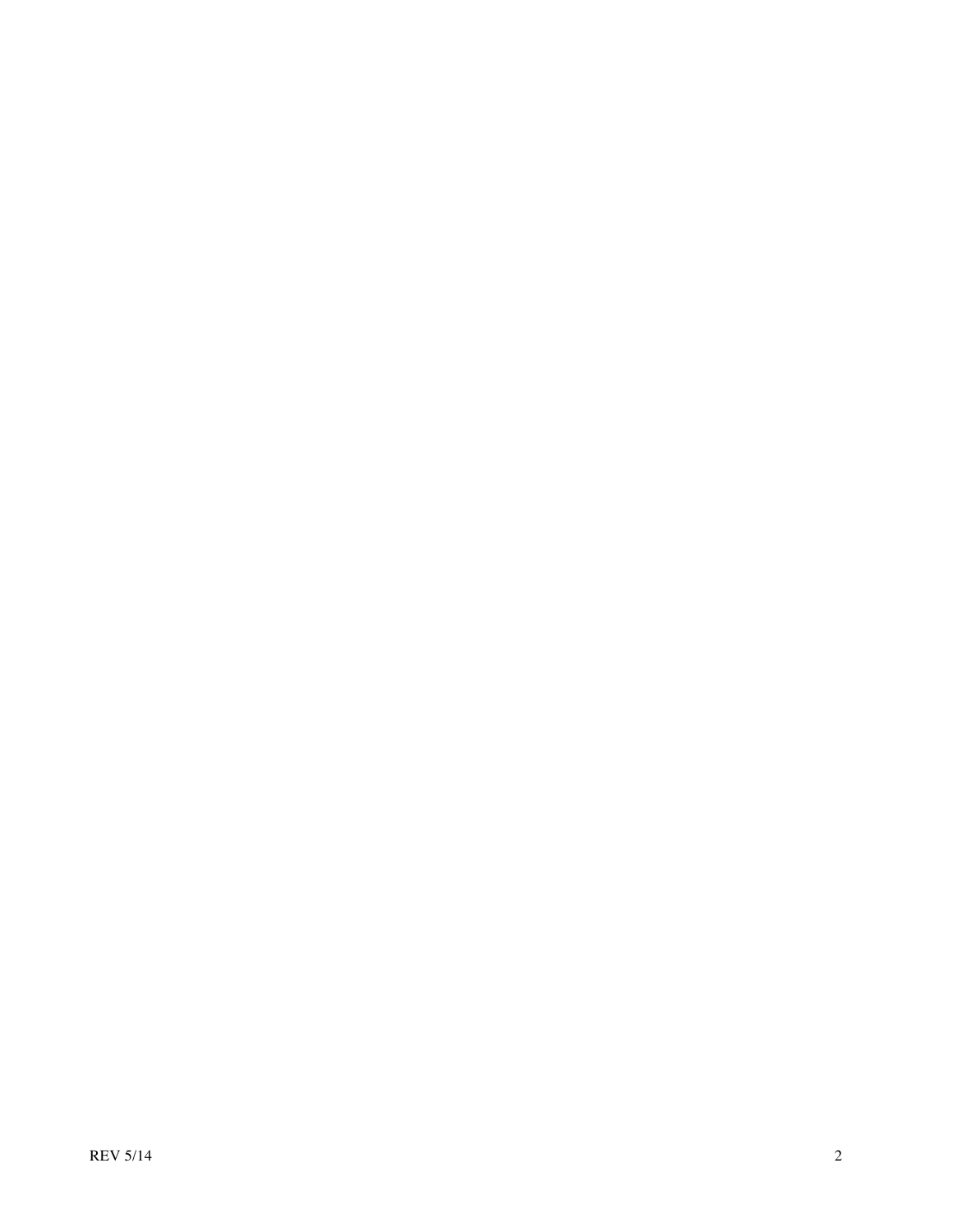# **Section 1: Information for All SWCDs**

### **Legal Notice**

Each SWCD is required to publish a *Notice of Election for District Director* in the local newspaper no later than **July 28, 2014**. ODA cannot accept petitions from candidates in a district that has not published a *Notice for Nomination for District Director*.

If the district does not publish the legal notice by the July 28 deadline, all positions for the district will go on the November ballot as "no candidate listed" and no name will be placed on the ballot. As a result, candidates will be required to run a write-in campaign.

### **SWCDs are required to provide a copy of the published notice with the date published to ODA immediately after the notice appears in the paper.**

This sample legal notice is available electronically at: http://oregon.gov/ODA/SWCD/services.shtml

# *Sample Legal Notice* NOTICE OF ELECTION FOR DISTRICT DIRECTORS OF THE SOIL AND WATER CONSERVATION DISTRICT Notice is hereby given that on November 4, 2014, an election will be held for the purpose of electing board director(s) to the following positions for the Soil and Water Conservation District: Positions: **[List all positions that will be filled by election and term.] (Example: Zone 2, 4 years; Zone 3, 2 years; At-Large 1, 4 years; etc.)** Zone boundaries, eligibility requirements, and copies of the required elections forms may be obtained at the SWCD Office located at (type office address and telephone #) Election forms and information may also be found at: http://oregon.gov/ODA/programs/NaturalResources/SWCD/Pages/Elections.aspx Each candidate must file a Declaration of Candidacy and a Petition for Nomination for Office with the Oregon Department of Agriculture. The filing deadline is 5:00 p.m. on August 26, 2014.

### **Reminder: If the legal notice is not published on or before July 28, 2014, petitions cannot be accepted and no names will be listed on the ballot.**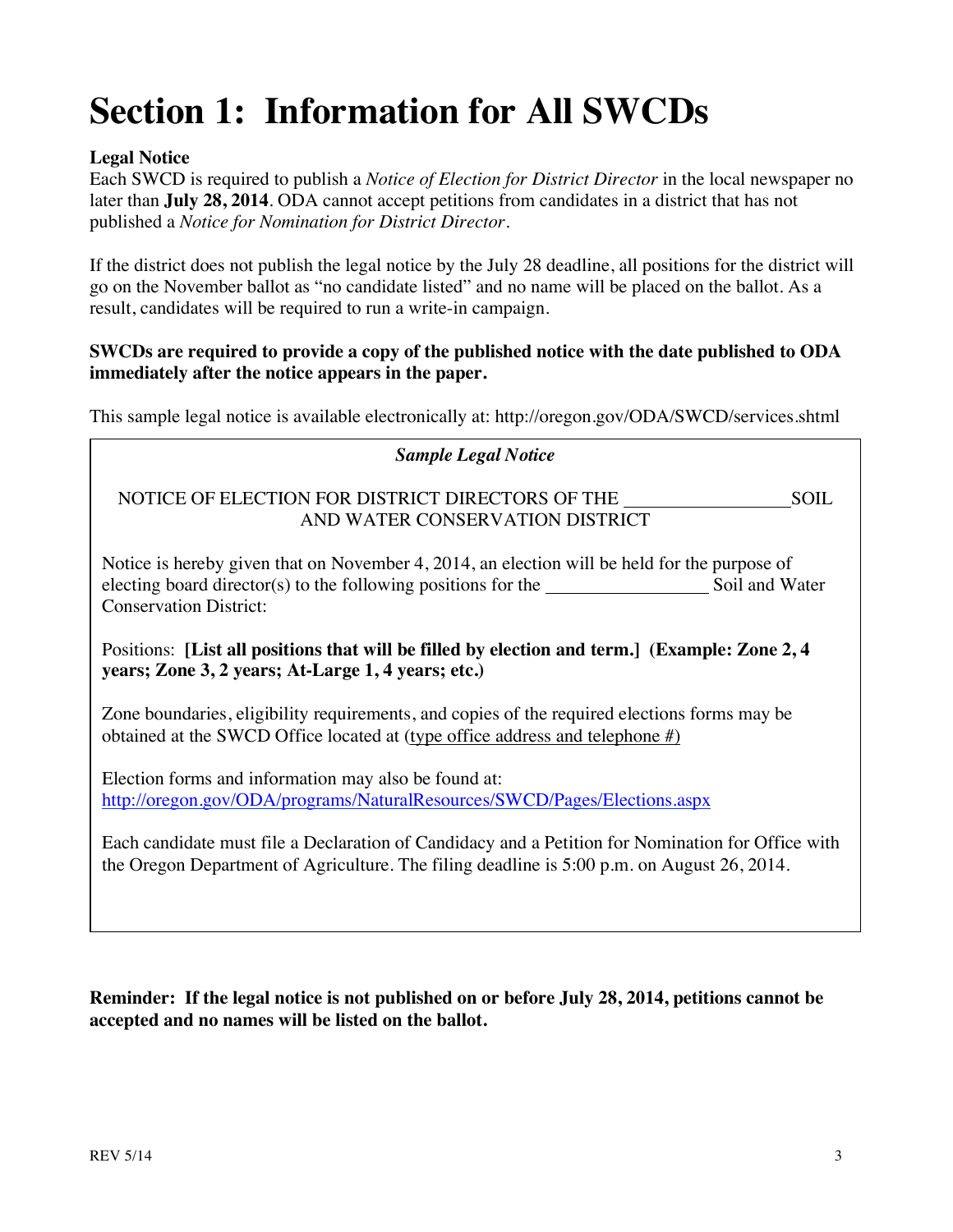## **Election Process**

Below is a general overview of the SWCD director election process. All forms needed by candidates for placing name on the ballot are available in Section 2 of the Candidate Packet and online at: http://oregon.gov/ODA/SWCD/services.shtml.

Step 1. District publishes a legal notice (see page 3) in a community newspaper of general circulation in the district no later than July 28, 2014.

Note: Step 1 is the only step SWCD employees are required to complete, in addition to copying and distributing information, forms, and packets to candidates. See Section 2 for allowable activities and restrictions for public employees.

- Step 2. Candidate completes the *Declaration of Candidacy* form.
- Step 3. Candidate circulates a *Petition for Nomination Signature Sheet* and gathers no less than 10 signatures supporting the nomination.
- Step 4. Candidate submits the *Petition for Nomination Signature Sheet* to the local county elections official for signature verification. The county elections official will review the forms for circulator certification (if needed), and verify the original signatures.

#### **Note: The county elections official returns the certified form to the candidate.**

Step 5. Candidate files the original certified *Petition for Nomination Signature Sheet* and *Declaration of Candidacy* form with ODA. Candidates must file these forms between July 28, 2014, and 5:00 p.m. on August 26, 2014. Forms received before July 28, 2014, will be returned to the candidate.

#### **FILING DEADLINE: The deadline to file the original certified forms with ODA is no later than 5:00 p.m. on August 26, 2014.**

- Step 6. Candidates expecting to receive or expend more than \$750, but less than \$3,500, must file the required forms with the Oregon Secretary of State's office within three business days of receiving or spending money, but no later than when the completed petition is filed. Candidates should refer to the *Candidate "Quick Guide" on Campaign Finance Reporting in Oregon* included in the Candidate Packet for more instructions.
- Step 7. If no name appears on the ballot for a position, then individuals may file a *Declaration of Intent and Request for Write-In Votes to be Tallied* form with ODA to have write-in votes cast in their behalf tallied. Candidates must file these documents no later than 5:00 p.m. on October 21, 2014. Please see page 6 for instructions on the write-in process.
- Step 8. General Election: November 4, 2014
- Step 9. The county clerk provides ODA with the election abstract. ODA reviews the election results and notifies all SWCDs and successful candidates by mail.
- Step 10. The newly elected director takes the *Oath of Office* at a SWCD board meeting after January 1, 2015.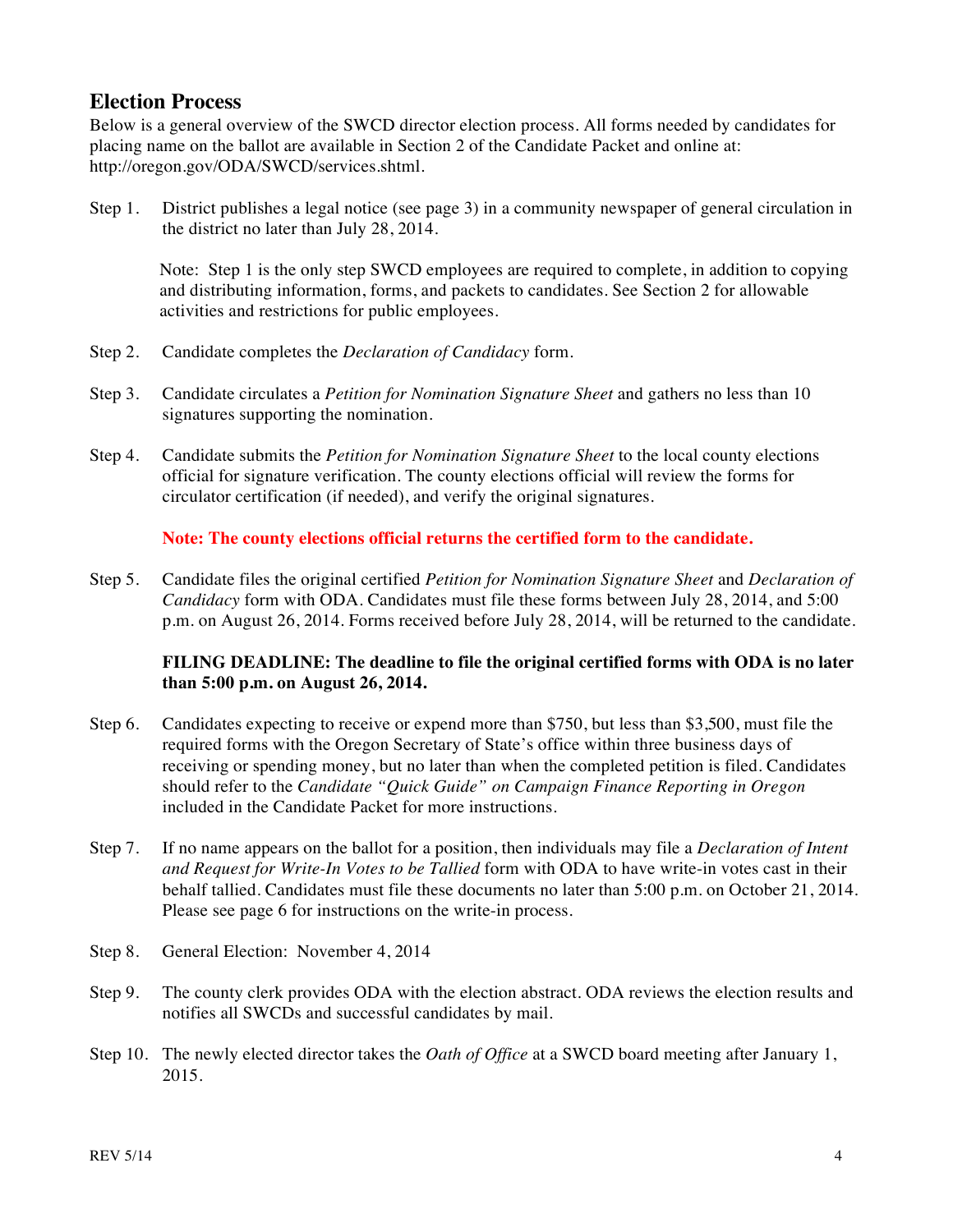# **2014 Election Calendar for SWCD Director Elections**

| <b>Date</b>                                                                                                   | <b>Description of Event</b>                                                                                                                                                                                                                                                                                                                                                                                           | <b>Reference</b>                                                                                             |
|---------------------------------------------------------------------------------------------------------------|-----------------------------------------------------------------------------------------------------------------------------------------------------------------------------------------------------------------------------------------------------------------------------------------------------------------------------------------------------------------------------------------------------------------------|--------------------------------------------------------------------------------------------------------------|
| July 28, 2014                                                                                                 | Last day for districts to publish Notice of Election for<br>District Director for director elections for the General<br>Election. An original copy of the publication of the<br>notice must be filed with ODA.<br>First day for district candidate to file Declaration of<br>Candidacy and Petition for Nomination Signature<br>Sheet with ODA. Forms received before this date will<br>be returned to the candidate. | ORS 568.520<br>OAR 603-071-0030<br>(30 days before final<br>filing date)                                     |
| Within 3 days of<br>spending or receiving<br>money, but no later<br>then when completed<br>petition is filed. | Candidates expecting to receive or expend more than<br>\$750, but less than \$3,500, must file the required<br>forms with the Oregon Secretary of State's office<br>within three business days of receiving or spending<br>money, but no later than when the completed petition<br>is filed.                                                                                                                          | ORS 260.035<br>Candidate "Quick<br>Guide" on Campaign<br><b>Finance Reporting in</b><br><i><b>Oregon</b></i> |
| August 26, 2014                                                                                               | Last day for district candidate to file the Declaration<br>of Candidacy and Petition for Nomination Signature<br>Sheet forms with ODA no later than 5:00 p.m.<br>Last day for district candidate to file the Withdrawal<br>of Candidacy form for general election with ODA no<br>later than 5:00 p.m.                                                                                                                 | ORS 568.520<br>ORS 255.235<br>OAR 603-071-0030<br>(70 days before<br>election)                               |
| August 27, 2014                                                                                               | First day for district candidate to file the Declaration<br>of Intent and Request for Write-In Votes to be Tallied<br>form with ODA.                                                                                                                                                                                                                                                                                  | ORS 568.530                                                                                                  |
| *September 4, 2014                                                                                            | Last day for ODA to file a statement of candidates to<br>the county clerks for placement on the general<br>election ballot.                                                                                                                                                                                                                                                                                           | ORS 568.530<br>OAR 603-071-0030<br>(61 days before<br>election)                                              |
| October 21, 2014                                                                                              | Last day for district candidate to file <i>Declaration of</i><br>Intent and Request For Write-In Votes to be Tallied<br>form with ODA no later than 5:00 p.m.                                                                                                                                                                                                                                                         | ORS 568.530<br>(14 days before<br>election)                                                                  |
| <b>November 4, 2014</b>                                                                                       | <b>Election Day</b>                                                                                                                                                                                                                                                                                                                                                                                                   | ORS 254.056                                                                                                  |
| *November 24, $2014$                                                                                          | Last day for county clerk to prepare and deliver<br>election abstracts to ODA.                                                                                                                                                                                                                                                                                                                                        | ORS 255.295                                                                                                  |
| *December 4, $2014$                                                                                           | Last day for ODA to certify election results to county<br>clerk.                                                                                                                                                                                                                                                                                                                                                      | ORS 255.295                                                                                                  |
| *Prior to<br>January 1, 2015                                                                                  | ODA issues certificates of election to candidates<br>having the most votes.                                                                                                                                                                                                                                                                                                                                           | ORS 568.520<br>ORS 254.568                                                                                   |
| January 1, 2015                                                                                               | First day newly elected directors may take the Oath<br>of Office.                                                                                                                                                                                                                                                                                                                                                     | <b>Oregon Constitution</b><br>Article XV, Section 3<br>ORS 254.568                                           |

\*Rows highlighted in grey are for informational purposes only. Candidates and SWCDs are not responsible for these items.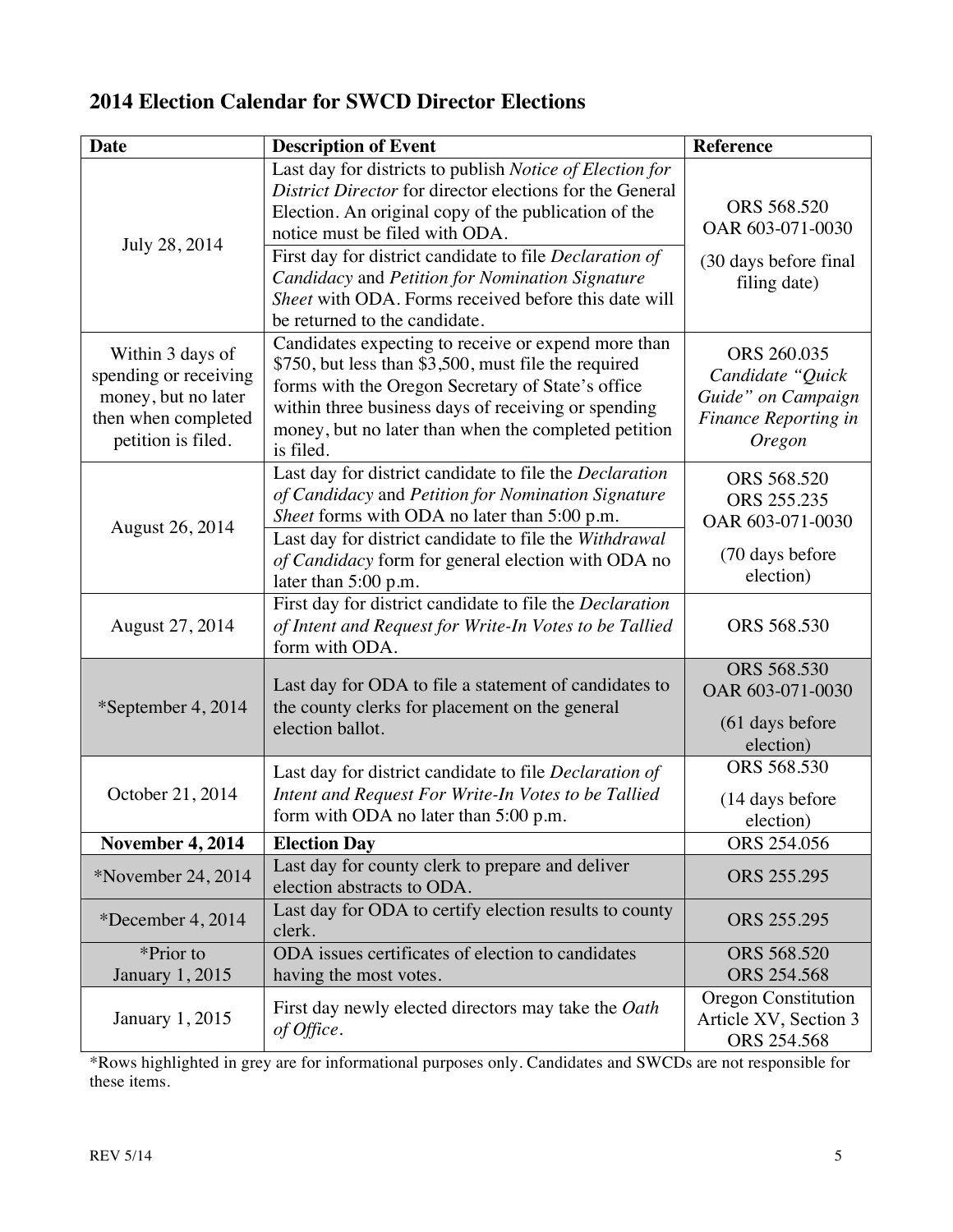## **Write-in Process for SWCD Director Elections**

The following chart is an overview of the process for candidates to run a write-in campaign. The form required for this process is available in Section 3 of this packet and electronically at: http://oregon.gov/ODA/SWCD/services.shtml.

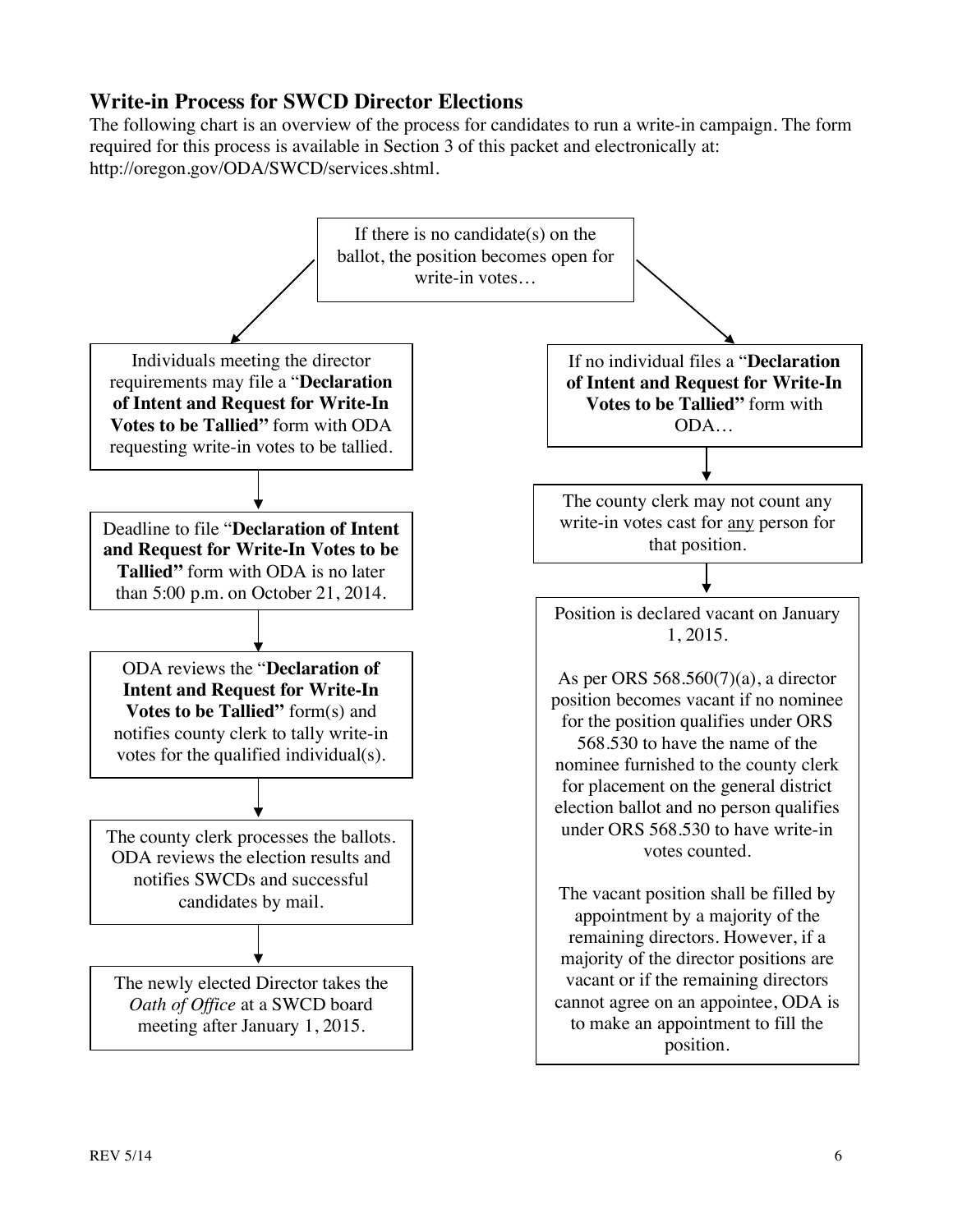## **Oregon Revised Statutes (ORS) Relating to SWCD Director Elections**

The following Oregon Revised Statutes are included for your reference.

#### **ORS 568.520 Petitions nominating directors; regular elections; duties of department.**

(1) A regular election shall be held in each soil and water conservation district on the first Tuesday following the first Monday of November in each even-numbered year for the purpose of electing directors to succeed the directors whose terms expire the following January. Nominating petitions of candidates for director to be voted for at a general district election shall be filed with the department no later than a date set by the State Department of Agriculture.

(2) The department may extend the time within which nominating petitions may be filed.

(3) The department may not accept a nominating petition unless the petition is subscribed by 10 or more electors residing within the boundaries of the district.

(4) Electors residing within the boundaries of the district may sign more than one nominating petition to nominate more than one candidate for director.

(5) To the extent of any conflict between ORS chapter 255 and the provisions of ORS 568.530, 568.545 and 568.560 and this section, the provisions of ORS 568.530, 568.545 and 568.560 and this section control. Elections officers, as defined in ORS 255.005, are not responsible for delivering, preparing or publishing information concerning district elections.

(6) The department shall timely distribute and collect the forms established by the Secretary of State for updating information on members of district boards, including, but not limited to, any forms for information concerning the district offices to be filled or for which candidates are to be nominated or elected, or for information concerning the candidates. The district shall timely prepare and publish notice of the date for filing nominating petitions and the date of the election in a newspaper of general circulation within the district no later than 30 days before the final filing date. The department shall retain the information forms and publication information for not less than four years after the election for which the forms and publication were completed. [Amended by 1973 c.656 §9; 1981 c.92 §27; 1983 c.83 §106b; 1983 c.238 §2; 2007 c.690 §1; 2009 c.220 §23]

#### **ORS 568.530 Ballots; write-in votes; unfilled positions.**

(1) The State Department of Agriculture shall furnish the names of all nominees for director on behalf of whom nominating petitions have been filed to the county clerk of the respective counties lying within the district not less than the 61st day before the date of the general election. Ballots shall be printed, voted, counted and canvassed in conformity with the provisions of general law relating to elections, except as otherwise provided by subsections (2) to (4) of this section or ORS 568.210 to 568.808 and 568.900 to 568.933.

(2) If no nominee for a position qualifies under subsection (1) of this section to have the name of the nominee furnished to the county clerk for placement on the ballot, the position becomes open for write-in votes on the ballot. An elector who meets the qualifications to become a director of the district in a position for which no candidate qualifies under subsection (1) of this section may file with the department a declaration of intent and request for write-in votes to be tallied. The person must file the declaration and request no later than 14 days before the date of the election. The declaration and request must certify that the person is legally qualified to assume the duties of director and desires the position.

(3) Upon receipt of a declaration and request filed under subsection (2) of this section, the department shall take actions the department deems necessary to determine whether the person filing the declaration and request is an elector who meets the qualifications to become a director of the district. If the department determines that the person is an elector who meets the qualifications, the department shall notify the county clerk to count the write-in votes for the person.

(4) If no nominee for a position qualifies under subsection (1) of this section to have the name of the nominee furnished to the county clerk for placement on the ballot and no person filing a declaration and request for the position qualifies under subsection (3) of this section to have the county clerk count the write-in votes for that person, the county clerk may not count any write-in votes cast for any person for the position. If no nominee for a position qualifies under subsection (1) of this section to have the name of the nominee furnished to the county clerk for placement on the ballot and no person filing a declaration and request for the position qualifies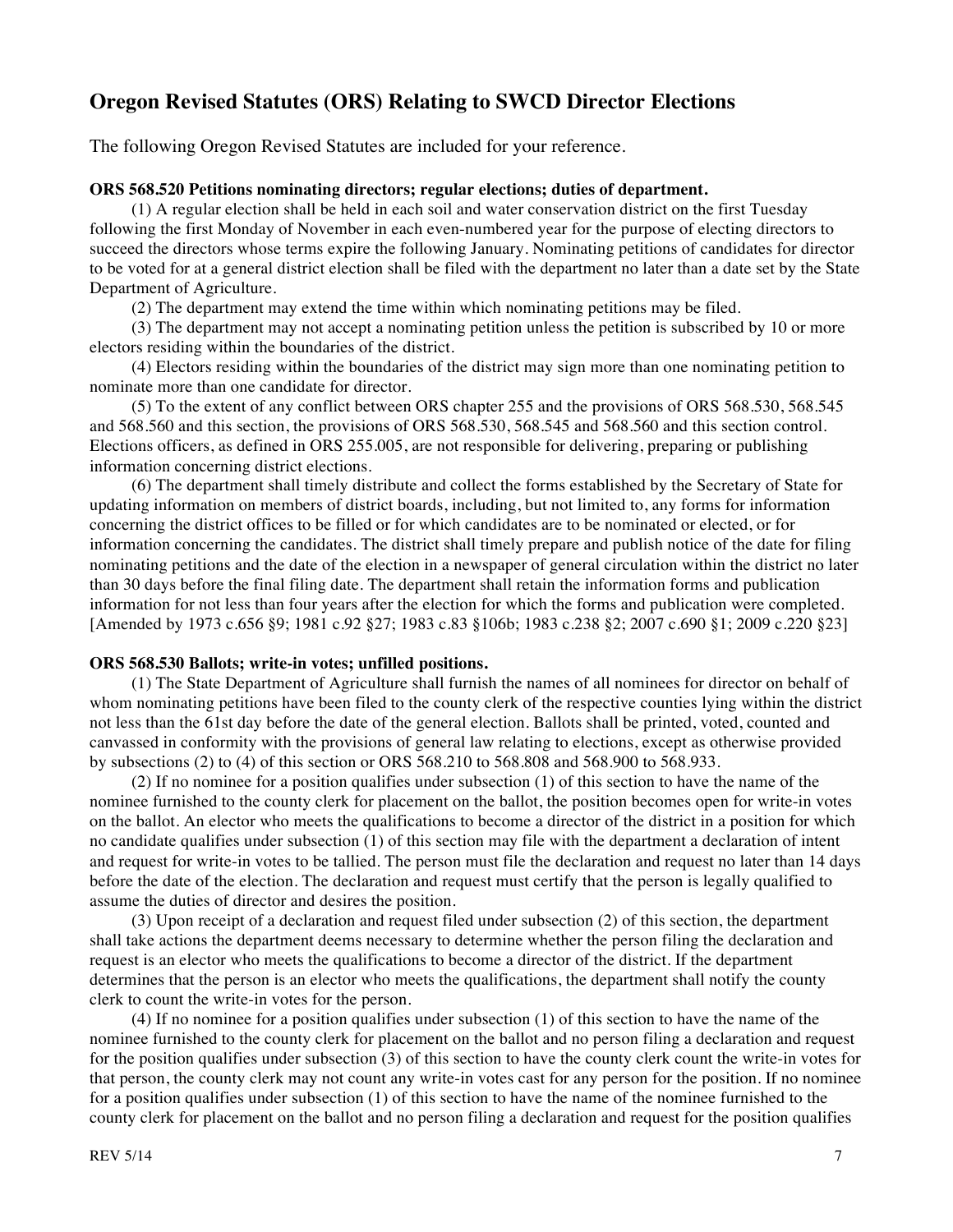under subsection (3) of this section to have the county clerk count write-in votes for the person, the local governing body of the district shall appoint a person to each position that was not filled at the election. [Amended by 1973 c.656 §10; 1981 c.92 §28; 1993 c.493 §86; 2007 c.690 §2; 2009 c.220 §24]

#### **ORS 568.542 Payment of expenses for director election from county funds.**

The expenses incurred for the election of directors of a soil and water conservation district under ORS 568.210 to 568.808 and 568.900 to 568.933 shall be paid out of county funds by the county or counties within which the territory of the district lies. [1995 c.243 §2]

#### **ORS 568.560 Number of directors; director qualifications; officers; election; terms; vacancies.**

(1) The local governing body of the soil and water conservation district shall consist of a board of either five or seven directors elected or appointed as provided by law. To ensure proper representation of all the people in the district and to facilitate district functions, the State Department of Agriculture shall provide for the zoning of each district, and shall provide each time directors are elected or appointed for the proper and equitable representation for each zone.

(2) Two director positions shall be at-large positions. At-large directors must reside within the district and be registered voters.

(3) Zone directors must own or manage 10 or more acres of land in the district, be involved in the active management of the property, reside within the boundaries of the district and be registered voters. Zone directors may either reside within the zone that is represented or own or manage 10 or more acres within the zone that is represented and be involved in the active management of the property. An individual may also serve as a zone director when the individual, in lieu of the other requirements specified in this subsection, resides within the zone that is represented and indicates an interest in natural resource conservation as demonstrated by serving at least one year as a director or associate director of a district and having a conservation plan that is approved by the district. Candidates nominated for director from a specific zone shall be voted on by all electors within the district.

(4) The directors shall designate a chairperson, secretary and other officers as necessary and may, from time to time, change such designation.

(5) The term of office of each director shall be four years, except that:

(a) Of the directors first appointed under ORS 568.400, two shall serve until January first following the first general election following their appointment, and three shall serve until January first following the second general election following their appointment, as determined by the department, and thereafter, their successors shall be elected as provided by law for other elected directors.

(b) Of the directors first elected as provided in ORS 568.545 (1), three shall serve until January first following the first general election and four shall serve until January first following the second general election after the date of their election, as determined by them by lot at the meeting referred to in ORS 568.545 (1).

(c) Of the directors first elected as provided in ORS 568.565 (1), three shall serve until January first following the first general election and two shall serve until January first following the second general election after the date of their election, as determined by them by lot at the meeting referred to in ORS 568.565 (1).

(d) Of the zone directors elected as provided under ORS 568.565 (2), three shall serve until January first following the first general election and two shall serve until January first following the second general election after the date of their election, as determined by lot at the meeting referred to in ORS 568.565 (2).

(6) A director shall hold office until a successor has been elected or appointed, has qualified and has taken the oath of office or until the office becomes vacant under subsection (7) of this section. Any vacancy occurring in the office of director shall be filled as provided by subsection (8) of this section.

(7) A director position becomes vacant under the following circumstances:

(a) The department, upon the written recommendation of a majority of the members of the local governing body of a district, may declare vacant the position of a director who is absent from three consecutive meetings of the local governing body of the district. A position becomes vacant under this subsection upon the issuance of the declaration by the department.

(b) No nominee for the position qualifies under ORS 568.530 to have the name of the nominee furnished to the county clerk for placement on the general district election ballot and no person qualifies under ORS 568.530 to have write-in votes counted. A position becomes vacant under this paragraph on January 1.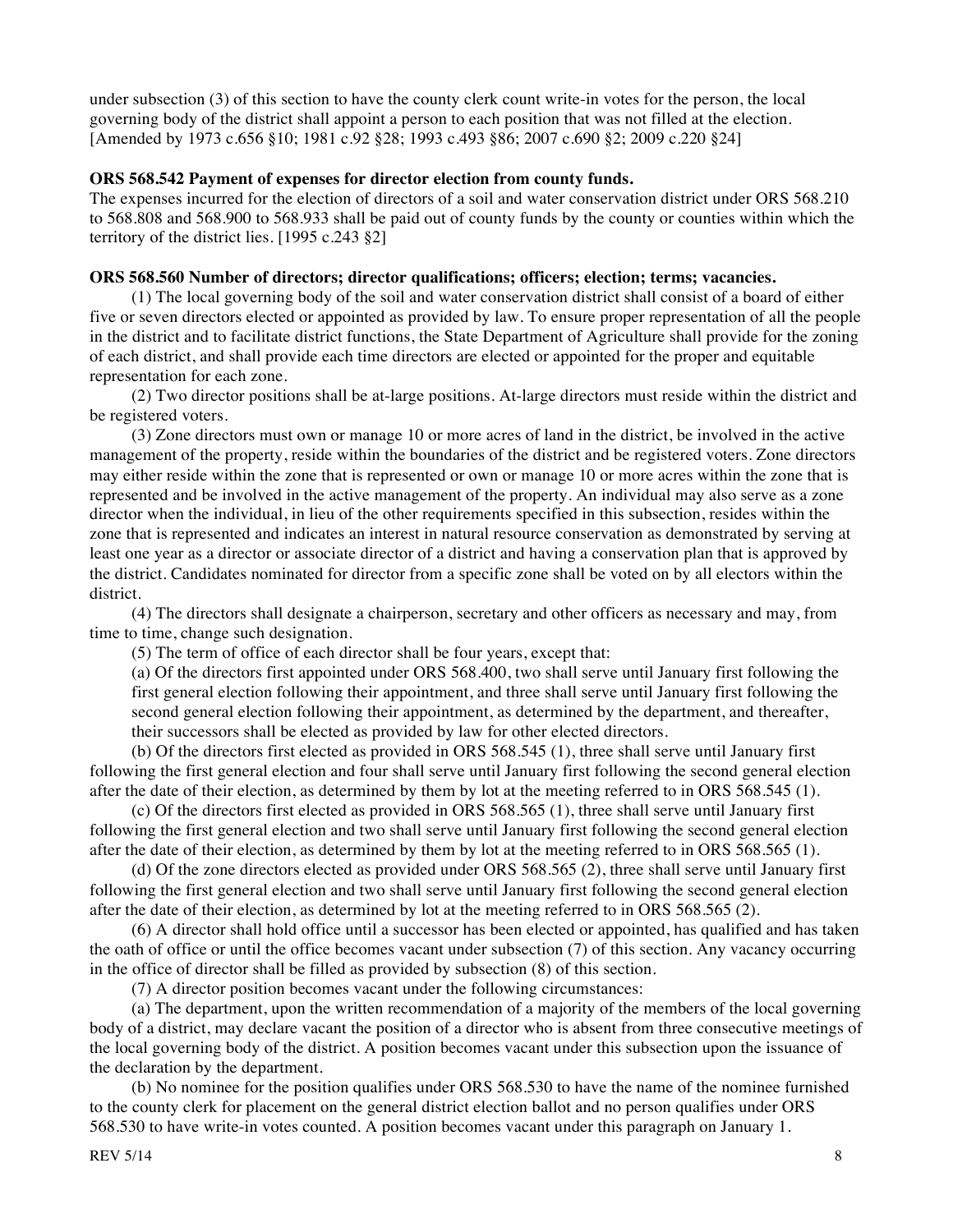(c) The department determines that a candidate receiving the most votes at an election does not qualify under this section to hold the position. A position becomes vacant under this paragraph on January 1 next following the election at which the unqualified candidate was elected unless an appointee to the position has been selected under subsection (8) of this section.

(d) A director serving in a position no longer qualifies under this section to hold the position. A position becomes vacant under this paragraph upon the department's declaration that the person no longer qualifies for the position.

(e) A director resigns from a position. A position becomes vacant under this paragraph upon the department's receiving notice of the resignation.

(f) A candidate who received the most votes at an election, or an appointee, refuses to take the oath of office as a director.

(8) A director position that becomes vacant before the scheduled expiration of a term shall be filled by appointment by a majority of the remaining directors. However, if a majority of the director positions are vacant or if the remaining directors cannot agree on an appointee, the department shall make an appointment to fill the position.

(9) An appointment under subsection (8) of this section shall end on January 1 next following the first general district election held after the appointment. If the appointment ends under this subsection before the January 1 that would normally complete the four-year term of office for the position, the position shall be placed on the ballot at the next general election as provided under ORS 568.530 to fill the position for the remainder of the four-year term. [Amended by 1955 c.142 §17; 1957 c.603 §5; 1961 c.641 §2; 1965 c.75 §1; 1969 c.393 §2; 1969 c.669 §§16, 19; 1973 c.656 §14; 1981 c.92 §32; 1993 c.166 §2; 2007 c.690 §5; 2009 c.220 §28]

#### **ORS 249.031 Contents of petition or declaration.**

(1) Except as provided in subsection (2) of this section, a nominating petition or declaration of candidacy shall contain:

(a) The name by which the candidate is commonly known. A candidate may use a nickname in parentheses in connection with the candidate's full name.

(b) Address information as required by the Secretary of State by rule.

(c) The office and department or position number, if any, for which the candidate seeks nomination.

(d) If the candidate is seeking the nomination of a major political party, the name of the major political party of which the candidate will have been a member, subject to the exceptions stated in ORS 249.046, during at least 180 days before the deadline for filing a nominating petition or declaration of candidacy.

(e) A statement that the candidate is willing to accept the nomination or election or, regarding a candidate for precinct committeeperson, that the candidate accepts the office if elected.

(f) A statement that the candidate will qualify if elected.

(g) If the candidate is seeking the nomination of a major political party, a statement that the candidate, if not nominated, will not accept the nomination or endorsement of any political party other than the one of which the candidate is a member on the date the petition or declaration is filed.

(h) The signature of the candidate.

(i) A statement of the candidate's occupation, educational and occupational background and prior governmental experience.

(2) Subsection  $(1)(i)$  of this section does not apply to a candidate for election as a precinct committeeperson.

(3) A declaration of candidacy shall include a statement that the required fee is included with the declaration.

(4) If required by the national rules of the major political party, the declaration of a candidate for election as a precinct committeeperson shall include the name of the individual the candidate supports for President of the United States or "uncommitted" or "no preference." [1957 c.608 §68; 1961 c.336 §1; 1961 c.667 §5; 1969 c.245 §1; 1975 c.779 §18; 1979 c.190 §104; 1981 c.173 §20; 1983 c.7 §1; 1983 c.567 §5; 1989 c.1054 §14; 1991 c.87 §3; 1991 c.719 §5; 1995 c.607 §15; 2009 c.11 §21]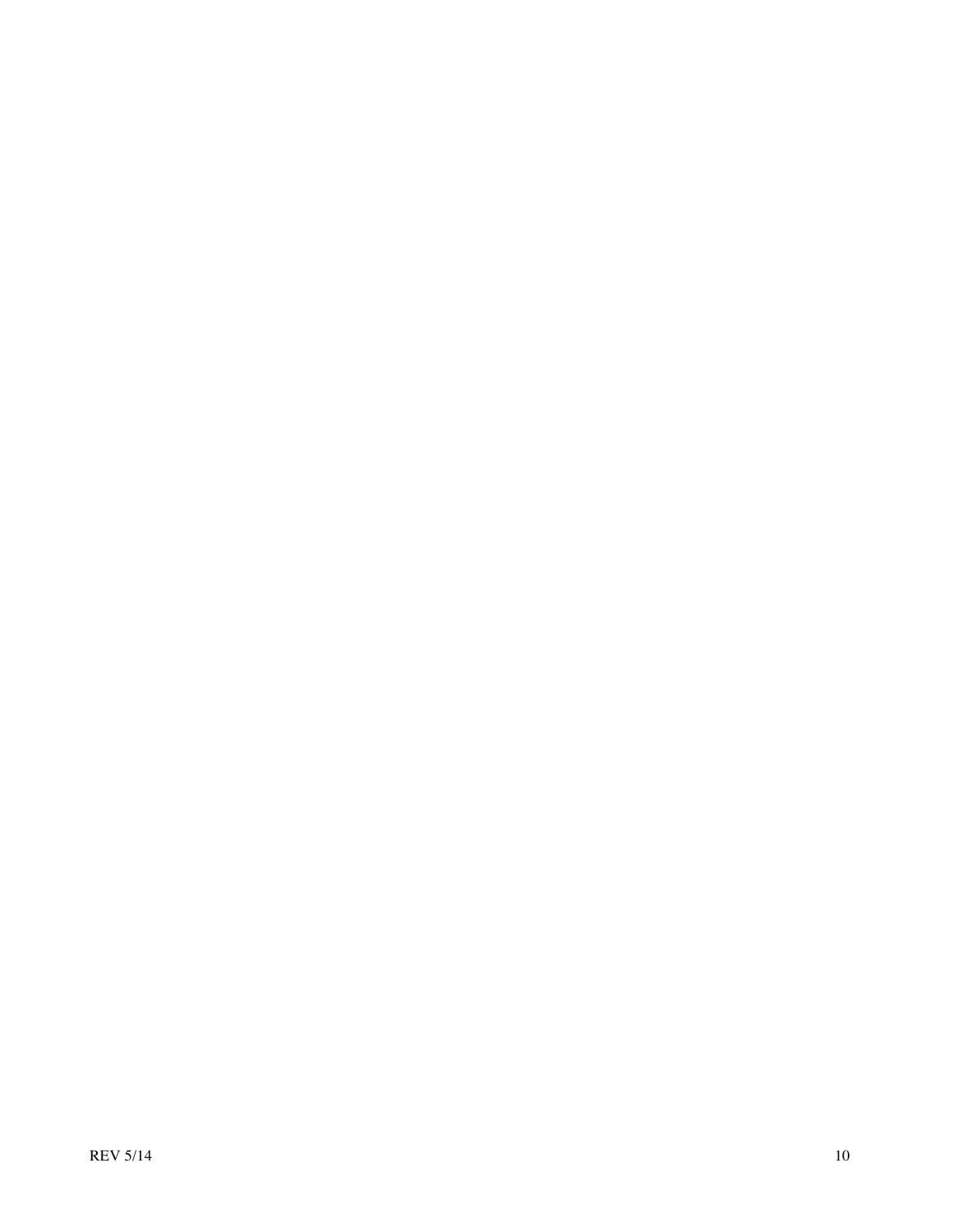# **Section 2: Secretary of State Publications**

• *ORS 260.432 Quick Reference - Restrictions on Public Campaigning by Public Employees* 

The "Quick Reference" lists the prohibited and allowed activities by public employees. ODA strongly advises districts provide a copy of this publication to all district directors and employees.

• *Restrictions on Political Campaigning by Public Employees ORS 260.432* – This separate document further describes the restrictions.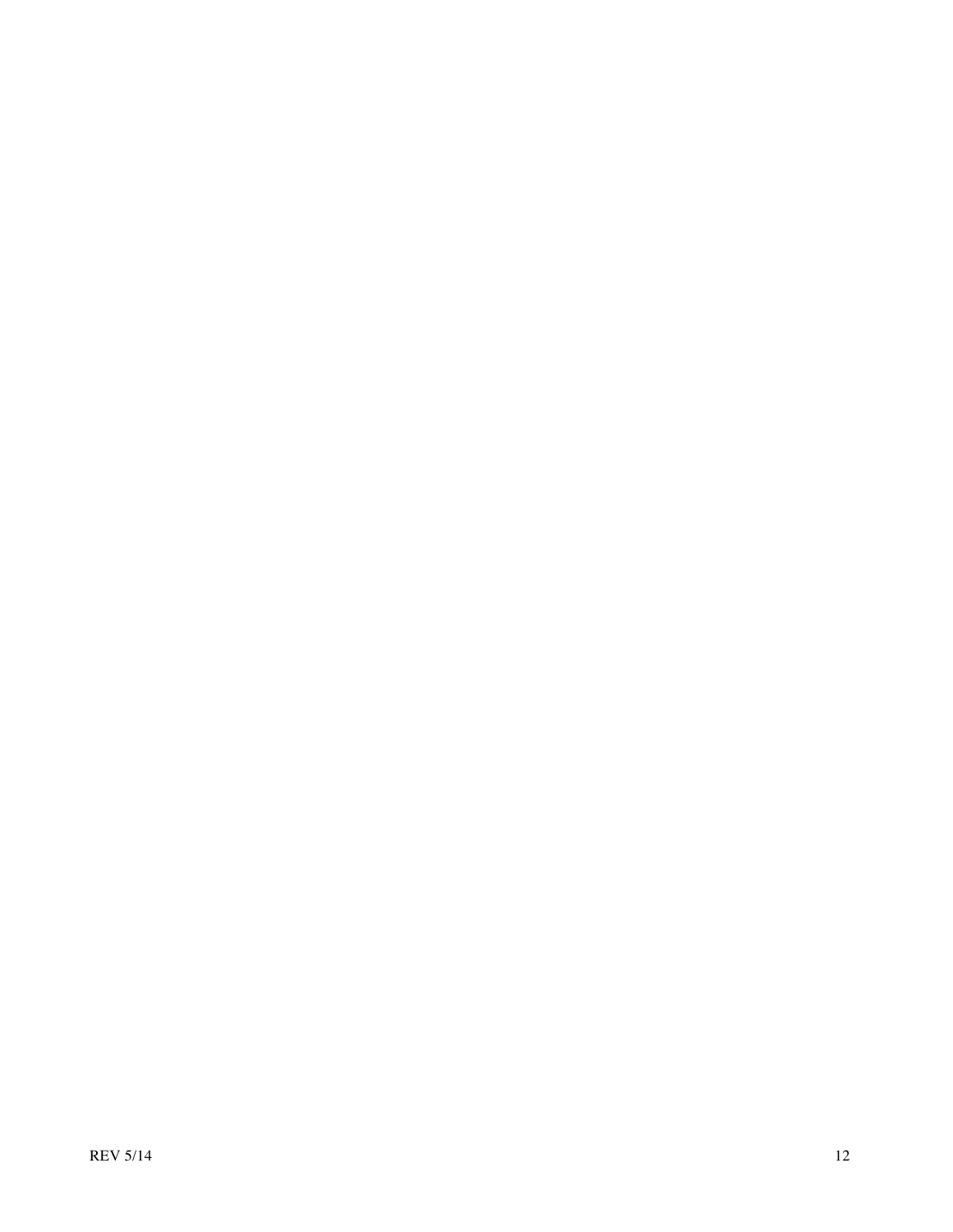

#### **ORS 260.432 Quick Reference— Restrictions on Political Campaigning for Public Employees**

Generally, ORS 260.432 states that a public employee\* may not, while on the job during working hours, promote or oppose election petitions, candidates, political committee or ballot measures. Additionally, no person (including elected officials) may require a public employee (at any time) to do so.

\*A "public employee" includes public officials who are not elected, whether they are paid or unpaid (including appointed boards and commissions).

#### **As used in thisQuick Reference**

We use the phrase "advocate(s) a political position" to mean-

promote or oppose an initiative, referendum or recall petition, candidate, political committee or ballot measure.

The term "impartial" means equitable, fair, unbiased and dispassionate.

See the Secretary of State's detailed manual on ORS 260.432 for specific factors to assist in ensuring impartiality in communications about ballot measures. It is posted on the website under Election Laws, Rules and Publications, Manuals and Tutorials.

For more detailed information about ORS 260.432 and information about other election laws, contact:

| <b>Elections Division</b> | phone | 503-986-1518        |
|---------------------------|-------|---------------------|
| Secretary of State        | fax   | 503-373-7414        |
| 255 Capitol St NE, Suite  | ttv   | 503-986-1521        |
| Salem, OR 97310           | web   | www.oregonvotes.gov |
|                           |       |                     |

#### **Prohibited Activities**

A public employee, while on the job during work hours may not:

- $\rightarrow$  prepare or distribute written material, post website information, transmit emails or make a presentation that advocates a political position
- $\rightarrow$  collect funds, prepare filing forms or correspondence on behalf of candidates or political committees
- produce or distribute a news release or letter announcing an elected official's candidacy for re-election (except for an elections official doing so as an official duty) or presenting an elected official's political position
- $\rightarrow$  make outgoing calls to schedule or organize campaign events or other political activity on behalf of an elected official or political committee (however, a scheduler may, as part of official duties, take incoming calls about the official's availability and add an event to the schedule)
- grant unequal access to public facilities to candidates or political committees
- direct other public employees to participate in political activities, when in the role of a supervisor
- draft, type, format or edit a governing body's resolution that advocates a political position (except to conform the resolution to a standard format)
- prepare or give recommendations to the governing body urging which way to vote on such a resolution
- sign such a resolution, except if the signature is only ministerial and clearly included to attest the board took the vote
- announce the governing body's position on such a resolution to the media
- include the governing body's position or vote on such a resolution in a jurisdiction's newsletter or other publication

A public employee who provides voter registration assistance under the federal National Voter Registration Act (NVRA) must not, when performing voter registration services, influence a client's political choices. This means no display of political preferences, including a restriction that no political buttons may be worn. ORS 247.208(3)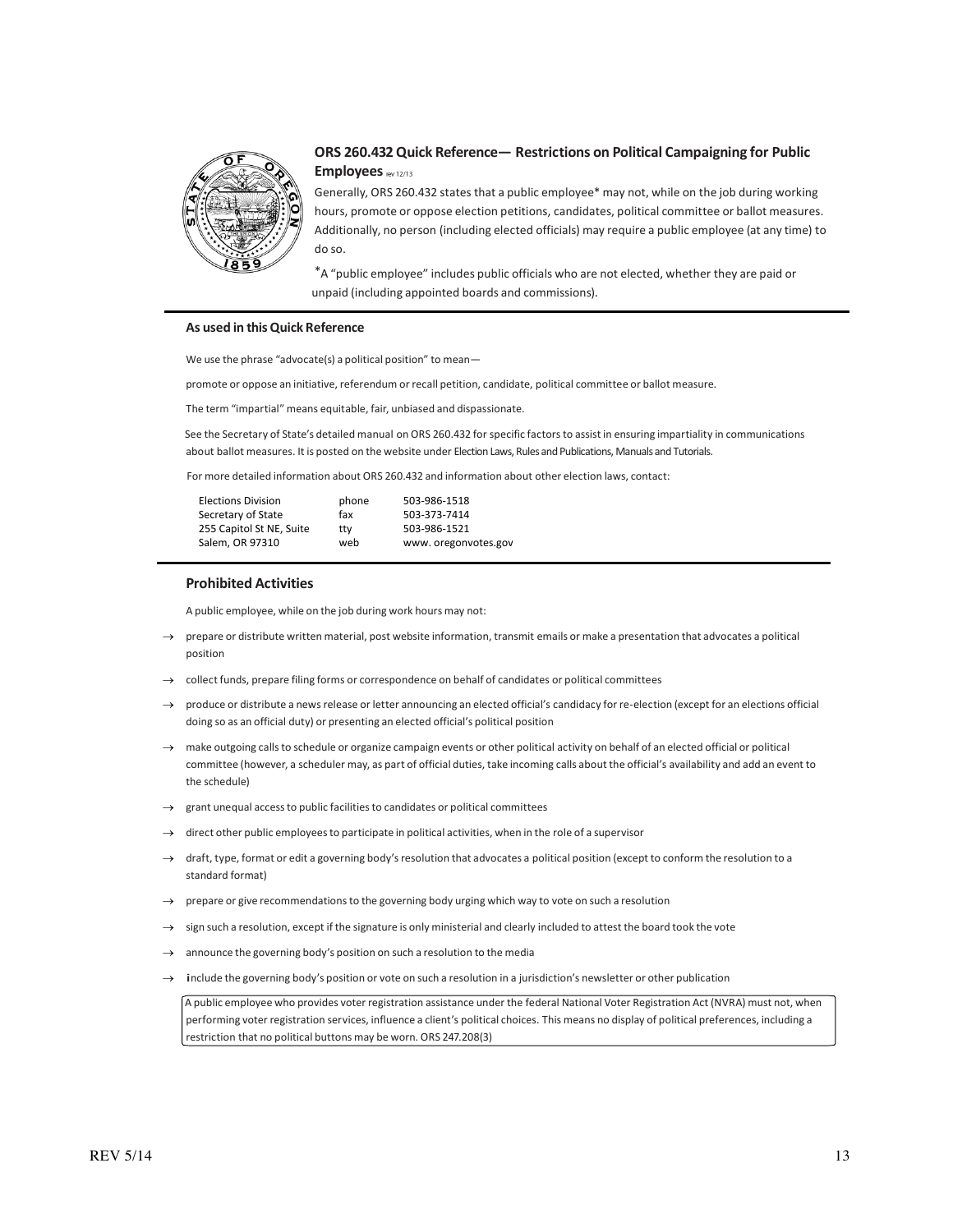#### **Allowable Activities**

A public employee, while on the job during working hours may:

 $\rightarrow$  prepare and distribute impartial written material or make an impartial presentation that discusses election subjects (using the guidelines provided in the Secretary of State's detailed manual on ORS 260.432.)

The Secretary of State's Elections Division is also available for an advisory review of draft material about ballot measures produced by government agencies.

- perform standard job duties, such as taking minutes at a public meeting, maintaining public records, opening mail, inserting a proposed resolution into a board agenda packet, etc.
- $\rightarrow$  impartially advise employees about possible effects of a measure, but not threaten them with financial loss to vote a particular way
- address election-related issues while on the job, in a factual and impartial manner, if such activity is legitimately within scope of employee's normal duties
- $\rightarrow$  as staff of an elected official, handle incoming calls about the official's availability for political events
- $\rightarrow$  prepare neutral, factual information for a governing body to use in determining what position to take on an issue (planning stage of a governing body's proposed issue before certified as a measure to a ballot is notsubject to ORS 260.432)
- $\rightarrow$  in a clerical manner, incorporate amendments into a finalized version of a governing body's resolution on an issue respond to public records request for information, even if the material advocates a political position
- $\rightarrow$  wear political buttons subject to applicable employer policies unless the public employee is providing voter registration services under NVRA, where additional restrictions apply - see note on previous page about ORS 247.208(3) A public employee, on their own, off duty time, may send lettersto the editor that advocate a political position and may participate in any other lawful political activity.

It is advised that a salaried public employee keep records when appropriate in order to verify any such political activity that occurs while off duty.

#### **Prohibited and Allowable Activitiesfor Elected Officials**\*

\*includes a person appointed to fill a vacancy in an elective public office

#### **Elected officials may**:

- $\rightarrow$  advocate a political position at any time. Elected officials are not considered a"public employee" for purposes of ORS 260.432. ORS 260.432(4)(a).
- vote with the other elected officials of a governing body (such as a school board, city council or county commission) to support or oppose a measure, and publicly discusssuch a vote—but must not use the public employee staff time to assist in this, except for ministerial functions
- $\rightarrow$  perform campaign activity at any time, however must take caution not to involve any public employee's work time to do so

#### **Elected officials may not:**

→ in the role of a supervisor, request a public employee—whether the public employee is on or off duty—to perform any political activity

A request made by a person in a position of supervisor or superior is viewed as a command for purposes of this election law.

 $\rightarrow$  have an opinion piece or letter advocating a political position published in a jurisdiction's newsletter or other publication produced or distributed by public employees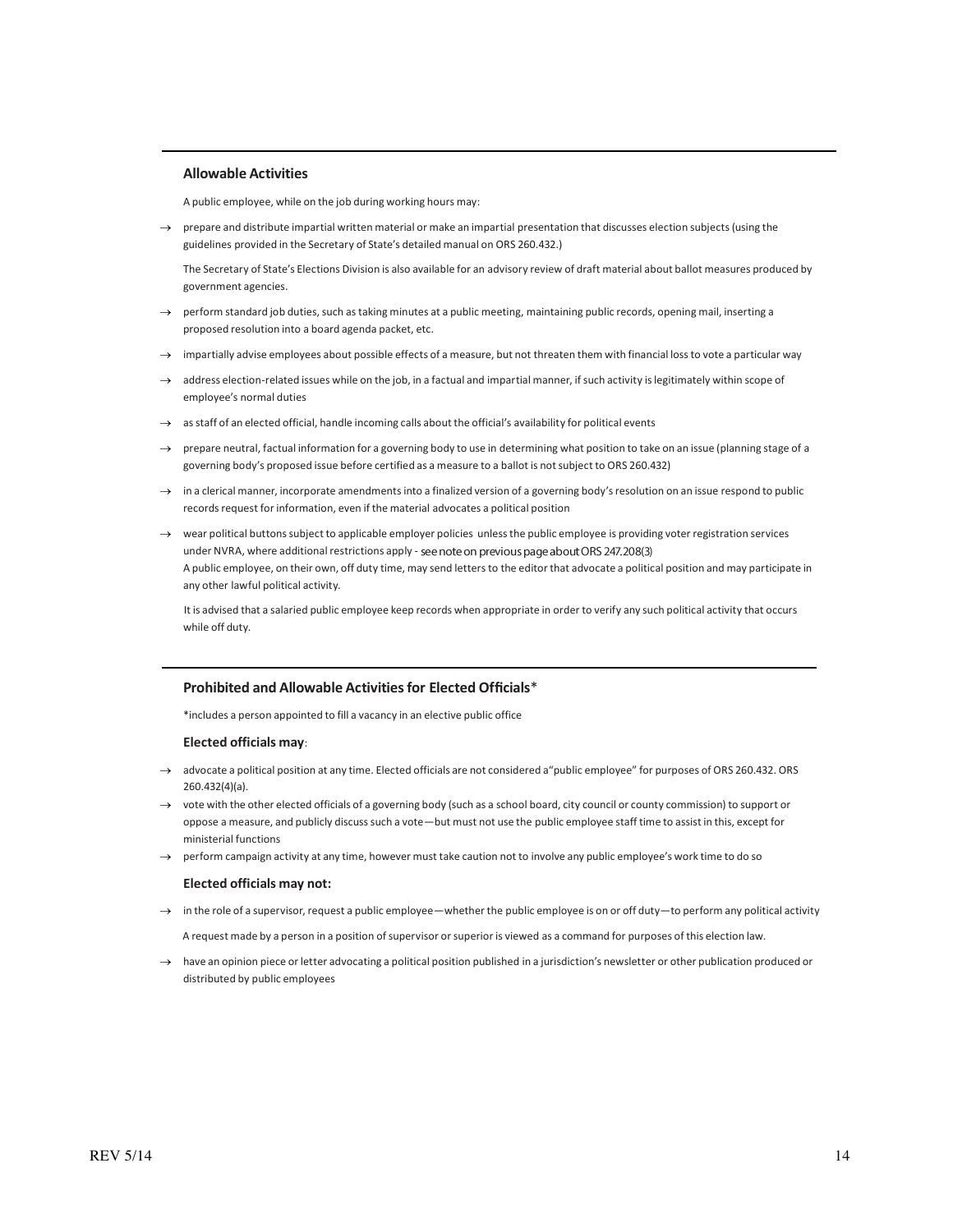# **Section 3:** *Declaration of Intent and Request for Write-In Votes to be Tallied* **Form**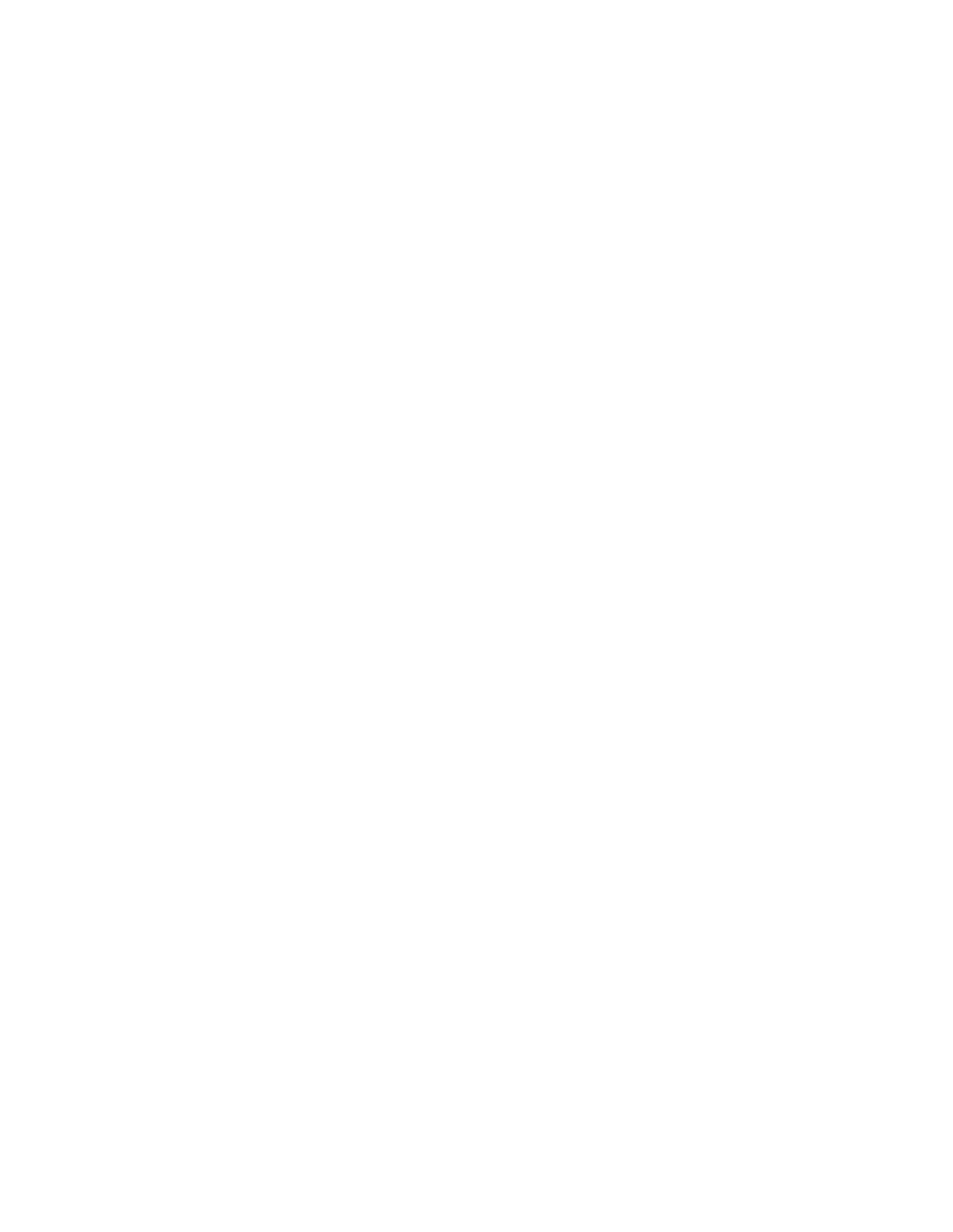## **Declaration of Intent and Request for Write-In Votes to be Tallied for District Director**

Oregon Soil and Water Conservation District

Please type or legibly print in black or blue ink.

**Note:** This information is a matter of public record and may be published or reproduced. All fields must be completed. Do not leave any blanks.

| Name of Candidate (may include nickname in parentheses) |                  | Name as it is to Appear on Ballot             |                  |
|---------------------------------------------------------|------------------|-----------------------------------------------|------------------|
| Residence Address (Street/Route, City, State, Zip Code) |                  | Mailing Address (If different from residence) |                  |
| Telephone (Home)                                        | Telephone (Work) | Fax                                           | Email (optional) |

To the Oregon Department of Agriculture, as filing officer for Soil and Water Conservation Districts:

**I hereby certify that I meet the following requirements as stated in Oregon Revised Statutes 568.560(1) for director of the \_\_\_\_\_\_\_\_\_\_\_\_\_\_\_\_\_\_\_\_\_\_\_ Soil and Water Conservation District for the following position:** 

**(check one and write position number)**

**At-Large No.\_\_\_\_\_\_\_\_\_\_\_\_ (enter 1 or 2)**

At-Large directors must reside within the district and be registered voters.

**Zone No.\_\_\_\_\_\_\_\_\_\_\_\_ (enter 1, 2, 3, 4, or 5)**

Zone directors must own or manage 10 or more acres of land in the district, be involved in the active management of the property, reside within the boundaries of the district and be a registered voter. Zone directors may either reside within the zone that is represented or own or manage 10 or more acres within the zone that is represented and be involved in the active management of the property and be a registered voter.

**Zone No.\_\_\_\_\_\_\_\_\_\_\_\_ (enter 1, 2, 3, 4, or 5)**

An individual may also serve as a zone director when the individual, in lieu of the other the requirements specified in this section, resides within the zone that is represented and indicates an interest in natural resource conservation as demonstrated by serving at least one year as a director or associate director of a district and having a conservation plan that is approved by the district, and be a registered voter.

#### **Note: Continued on Reverse Side**